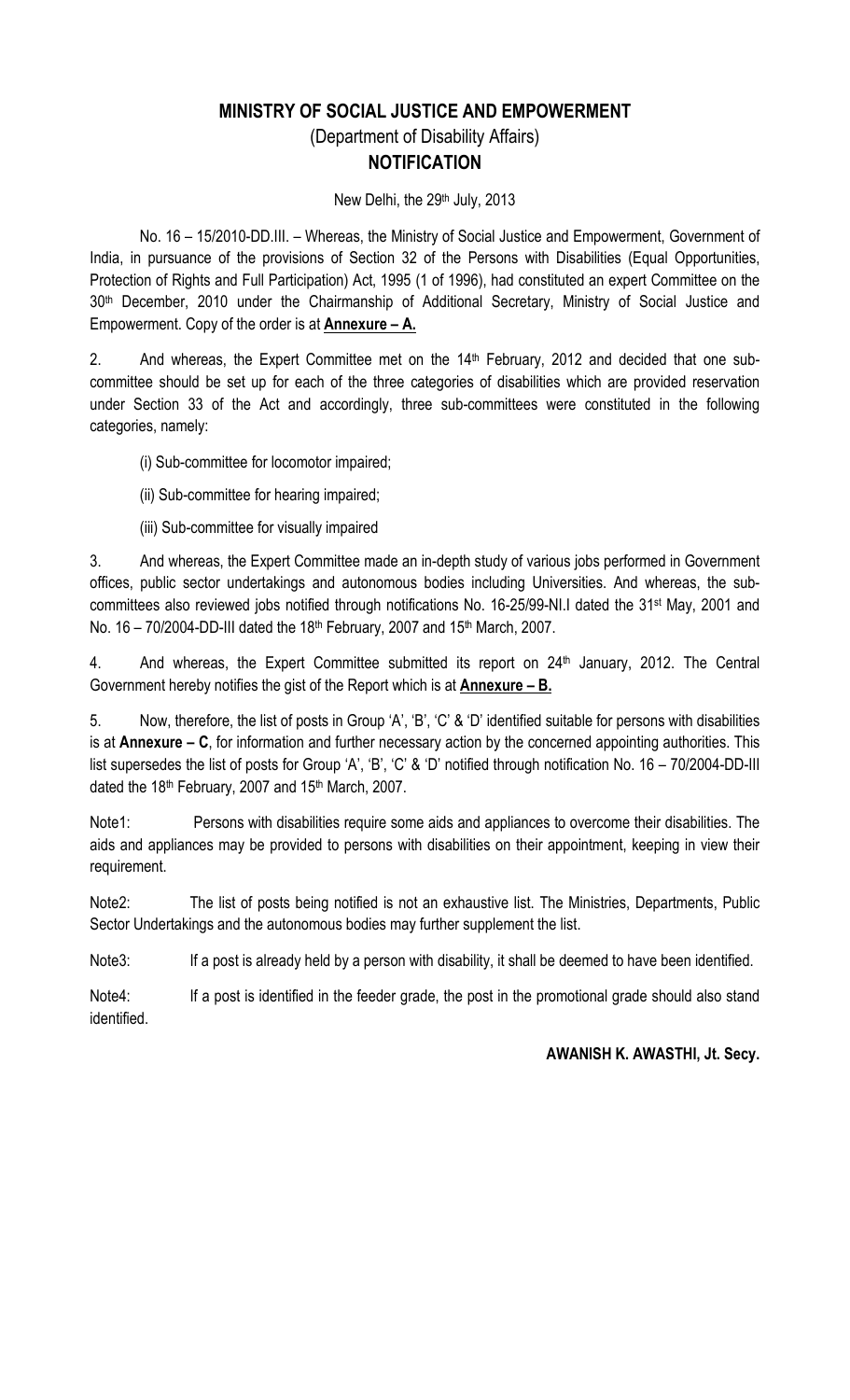## ANNEXURE – A

#### ORDER

Section 32 of the Persons with Disabilities (Equal Opportunities, Protection of Rights and Full Participation) Act, 1995 stipulates "Appropriate Government shall –

- (a) Identify posts, in the establishments, which can be reserved for the persons with disability;
- (b) At periodical intervals not exceeding three years, review the list of posts identified and up-date the list taking into consideration the developments in technology.

2. In pursuance to Section 31 of the Act an Expert Committee constituted by the Government had reviewed the identification of posts in 1986 and a revised list of identified posts in all the Groups in the Establishments of the Government of India and Public Sector Undertakings had been notified as suitable for persons with different disabilities in May, 2001. Again another Expert Committee constituted for the purpose in 2005 reviewed the identification of posts done in 2001 and a revised list of identified posts in Groups A & B in the Establishments of Government of India and Public Sector Undertakings had been notified as suitable for persons with different disabilities in January, 2007 and in Group C & D in the month of March, 2007.

3. Since Section 31 of the Act provides for review of the list of identified posts after every three years. Government of India hereby constitute with effect from the date of issue of this Order, the Expert Committee to identify/review the posts in Group A,B,C&D to be reserved for the persons with disabilities in its Ministries/Departments and Public Sector Undertaking consisting of following Members namely:-

| I.<br>Ш.  | Additional Secretary, M/o Social Justice & Empowerment<br>Representatives, not below the rank of Joint Secretary<br>from the following Ministries/Departments of Govt. of India:-                                                          | Chairperson                          |
|-----------|--------------------------------------------------------------------------------------------------------------------------------------------------------------------------------------------------------------------------------------------|--------------------------------------|
|           | Department of Personnel & Training, North Block, New Delhi<br>(i)<br>M/o Health & Family Welfare, Nirman Bhawan, New Delhi<br>(ii)<br>(iii) Department of Public Enterprises<br>(iv) M/o Social Justice & Empowerment, Disability Division | Member<br>Member<br>Member<br>Member |
| Ш.        | Representative not below the rank of Joint Secretary<br>of the Ministry/Department concerned in respect of which<br>identification of jobs and related matters are to be reviewed                                                          | Member                               |
| IV.       | Director General of Employment & Training, M/o Labour                                                                                                                                                                                      | Member                               |
| V.        | Head of the Department, PMR, Safdarjung Hospital                                                                                                                                                                                           | Member                               |
| VI.       | Representatives of NIs on each disability:-                                                                                                                                                                                                |                                      |
| i.<br>ii. | Director, National Institute for the Visually Handicapped, Dehradun<br>Director, Ali Yavar Jung National Institute for the Hearing                                                                                                         | Member                               |
| iii.      | Handicapped, Mumbai<br>Director, Pandit Deendayal Upadhyaya Institute for                                                                                                                                                                  | Member                               |
|           | Physically Handicapped, Delhi                                                                                                                                                                                                              | Member                               |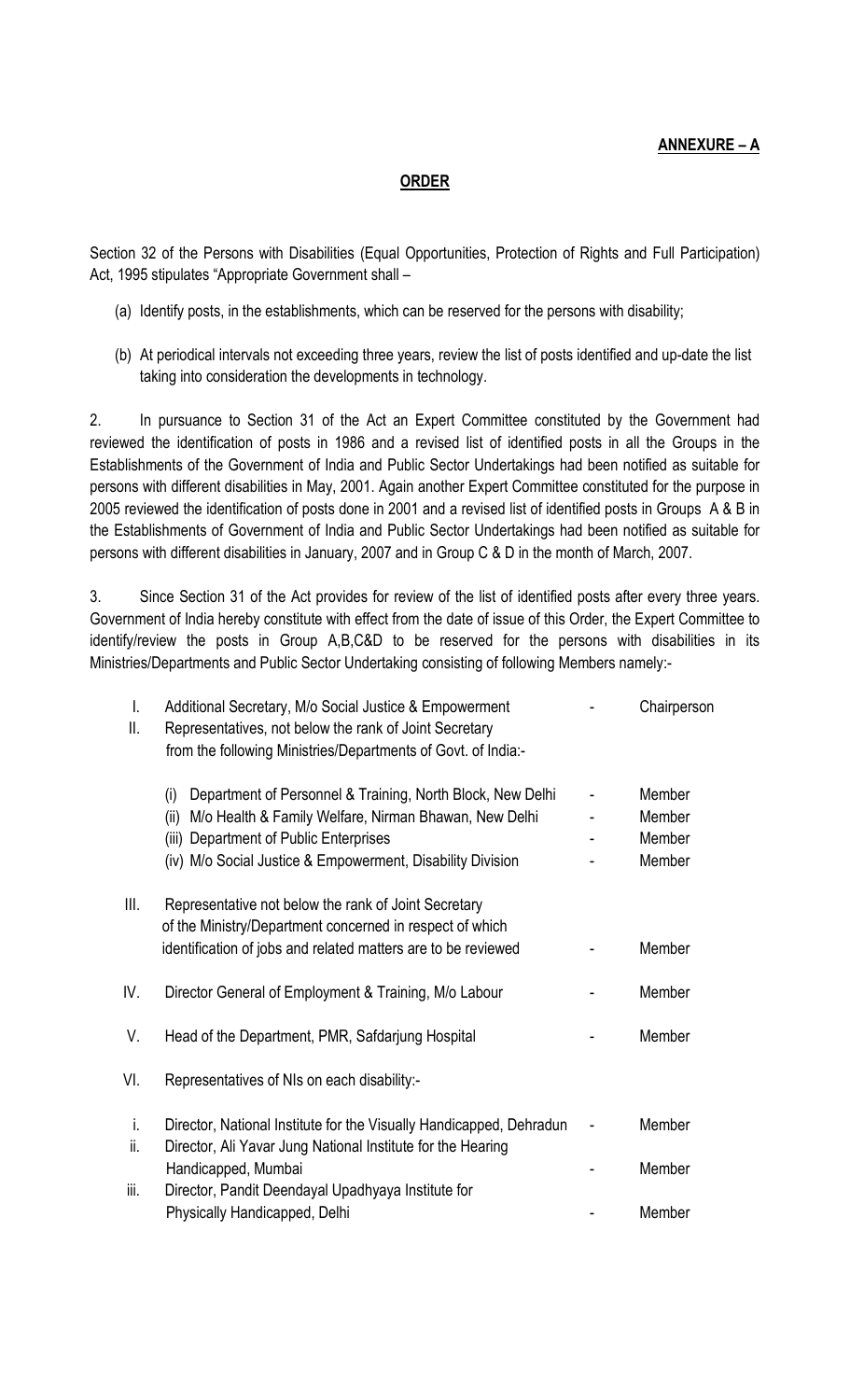VII. Representatives of Non-Governmental Organizations:-

|      | i. Ms Shivani Gupta  | $\sim$         | Member |
|------|----------------------|----------------|--------|
|      | ii. Shri S.K. Rungta | $\sim$         | Member |
| iii. | Shri Alok Kejriwal   | $\blacksquare$ | Member |

4. Director, Pandit Deen Dayal Upadhyaya Institute for Physically Handicapped will be the Member Secretary.

5. The Committee may co-opt other Members.

6. TA/DA to the Non-official Members will be paid as per Rules by the Pandit Deen Dayal Upadhyaya Institute for Physically Handicapped, New Delhi.

7. The Committee will submit its report by 31st March, 2011.

PURNIMA SINGH, Jt. Secy.